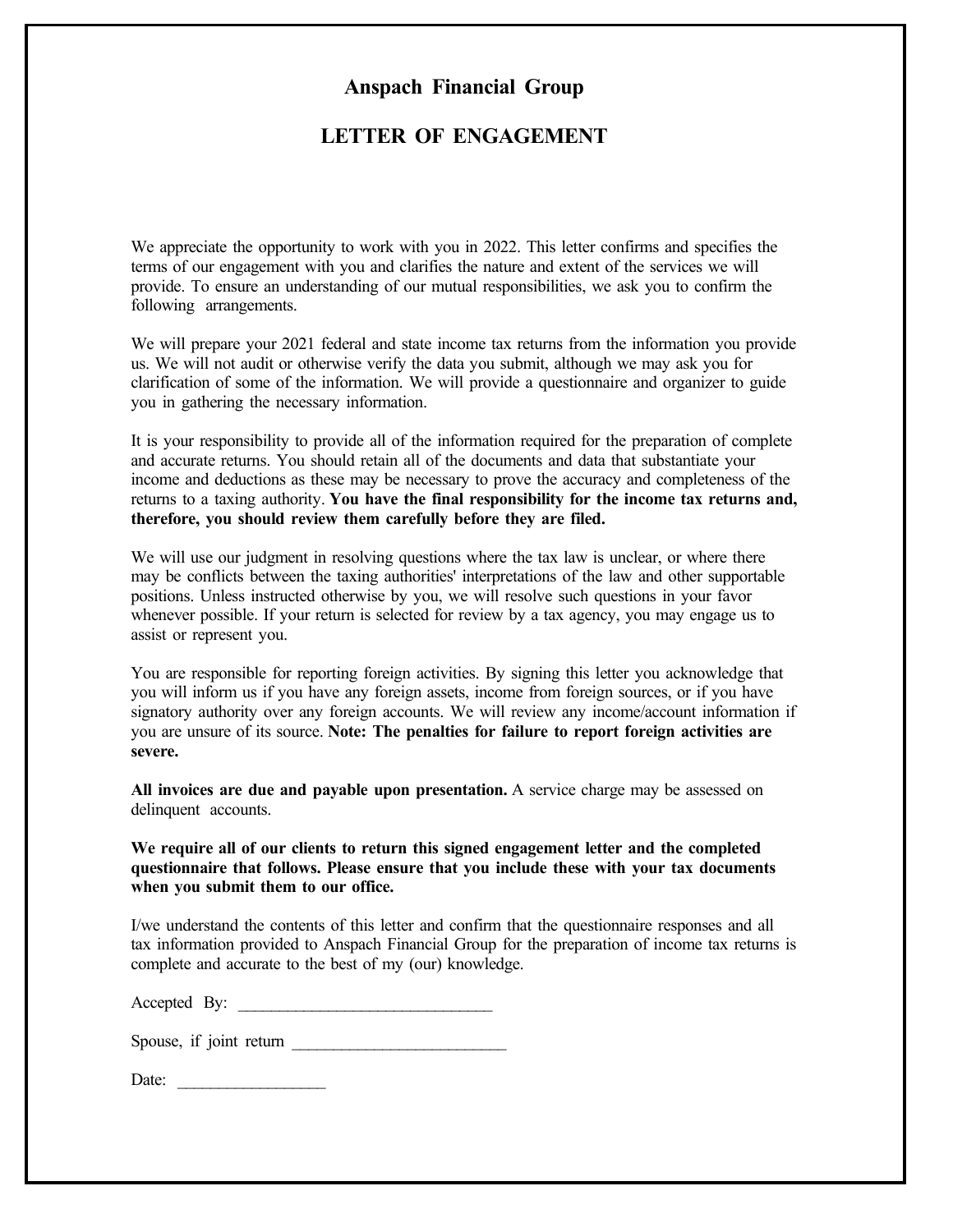# **Questions**

| Please check the appropriate box and include all necessary details and documentation. |  |  |  |  |
|---------------------------------------------------------------------------------------|--|--|--|--|
|                                                                                       |  |  |  |  |

| <b>Personal Information</b><br>Did your marital status change during the year?<br>Do we have your correct/current contact information (address, email, telephone)?<br>Do you want direct deposit of tax refunds? If yes, please complete account<br>information form in the Appendix at the end of this questionnaire.<br>Do you want direct debit of tax amounts due, including estimated payments?<br>If yes, you must complete the account information form in the appendix and<br>confirm payment instructions directly with your advisor.<br>Have you, your spouse or your dependent received an Identity Protection PIN from<br>IRS or been a victim of identity theft? If yes, submit the IRS letter with 2021 IP PIN | <b>Yes</b> | No |
|------------------------------------------------------------------------------------------------------------------------------------------------------------------------------------------------------------------------------------------------------------------------------------------------------------------------------------------------------------------------------------------------------------------------------------------------------------------------------------------------------------------------------------------------------------------------------------------------------------------------------------------------------------------------------------------------------------------------------|------------|----|
| <b>COVID-19 Information</b><br>Did you receive an Economic Impact Payment (EIP3)?<br>If yes, please provide IRS Letter 6475 which shows total amounts of                                                                                                                                                                                                                                                                                                                                                                                                                                                                                                                                                                     |            |    |
| EIP3 payments received to your advisor.<br>Did you receive an adjustment to your refund or balance due for the exclusion of<br>unemployment compensation and/or Advance Premium Tax Credit as a result of<br>the American Rescue Plan Act (ARPA)?<br>Did you receive advanced Child Tax Credit (CTC) payments in July, August,<br>September, October, November, and December?<br>If yes, please provide the IRS Letter 6419 which shows total amounts of                                                                                                                                                                                                                                                                     |            |    |
| advance CTC payments to your advisor.<br>Did you receive emergency leave sick pay?<br>Did you receive any special unemployment benefits or compensation under the<br>Coronavirus Relief Act during the year?                                                                                                                                                                                                                                                                                                                                                                                                                                                                                                                 |            |    |
| <b>Dependent Information - Section Does Not Apply to Me [</b><br>The IRS now requires tax preparers to obtain supporting documentation from those<br>taxpayers claiming dependents and any related credits, and from those filing as<br>Head of Household. Please see list in Appendix at end of questionnaire for a<br>partial list of acceptable documents.<br>Were there any changes in dependents from the prior year?<br>Did you provide over half the support for any other person(s) other than your<br>dependent children during the year?<br>Do you have any dependent children, including those under age 19 or a full-time<br>student under age 24, with unearned (investment) income in excess of \$2,200?       |            |    |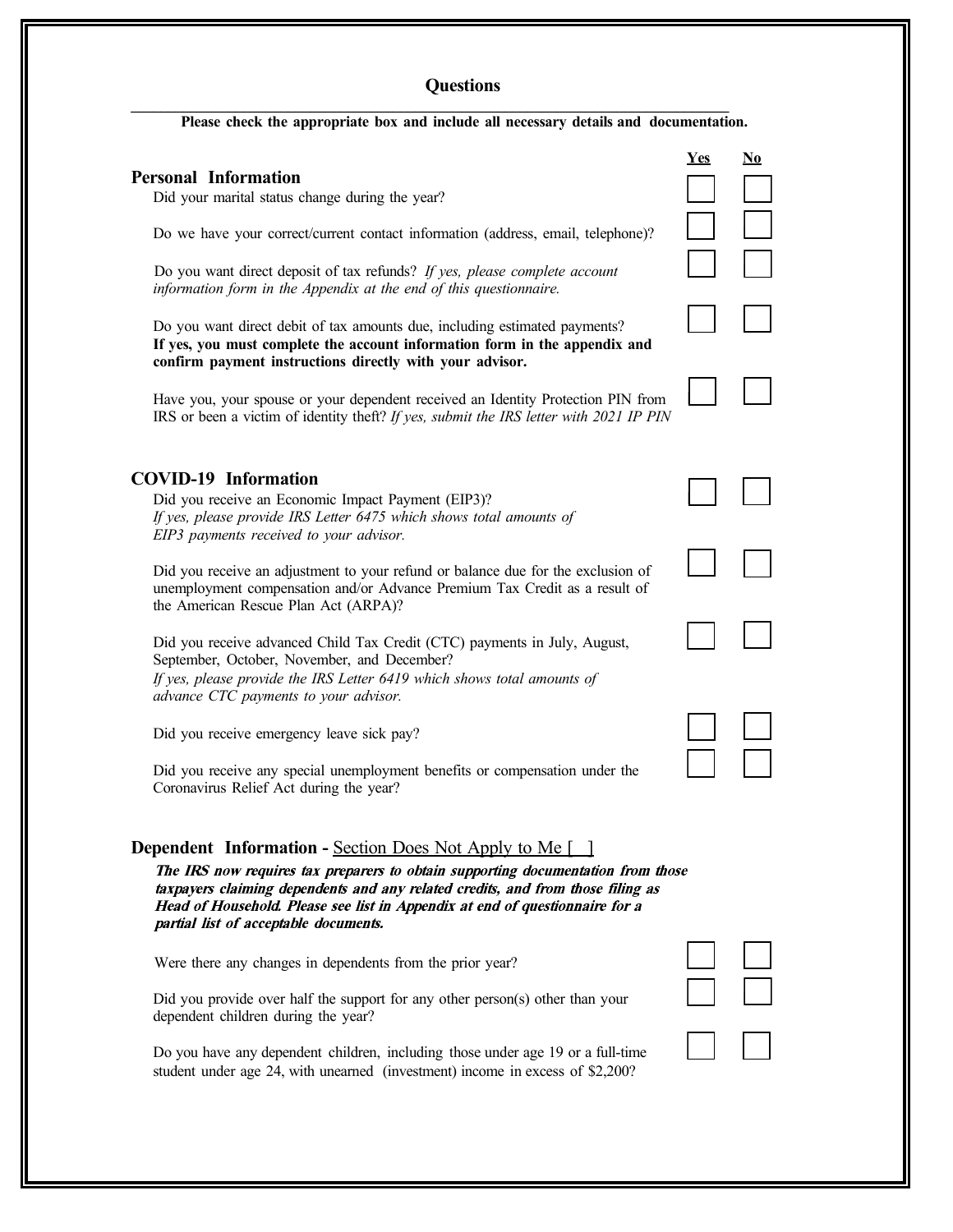| <b>Dependent Information - Continued</b><br>Do you have any dependents who may need to file tax returns?<br>We may need a copy of their returns if not prepared by our firm.                                                                                                                                                                                                                                                                                                                                                                                                                                                                                                                                                                                                                                                      | <b>Yes</b> | No |
|-----------------------------------------------------------------------------------------------------------------------------------------------------------------------------------------------------------------------------------------------------------------------------------------------------------------------------------------------------------------------------------------------------------------------------------------------------------------------------------------------------------------------------------------------------------------------------------------------------------------------------------------------------------------------------------------------------------------------------------------------------------------------------------------------------------------------------------|------------|----|
| Did you pay for child care while you worked or looked for work?<br>If you are divorced or separated with children, do you have a divorce decree<br>or other form of separation agreement which establishes custodial responsibilities?<br>Did any dependents receive an Identity Protection PIN (IP PIN) from the IRS or<br>have they been a victim of identity theft?<br>If yes, please provide the letter to your advisor.                                                                                                                                                                                                                                                                                                                                                                                                      |            |    |
| <b>Purchases, Sales and Debt Information</b><br>Did you buy, sell, receive or exchange virtual currencies (i.e. Bitcoin) or use<br>cryptocurrency to pay for goods or services? (This question must be answered)<br>Did you sell any investments or securities in 2021?<br>Did you sell, exchange, or purchase any real estate during the year? *<br>Did you refinance a principal residence, second home or rental property in 2021? *<br>*If yes to either, please provide copy of final settlement statement from title company.<br>Did you pay interest on a home equity loan or line of credit in 2021?<br>Note that the deduction may be limited to the extent you can document the funds<br>were used for improvements to the property.<br>Did you acquire a new or additional interest in a partnership or S corporation? |            |    |
| <b>Income Information</b><br>Did you receive any income from property or businesses sold prior to this year?<br>Did you receive any unemployment or paid family leave benefits during the year?<br>Did you cash any Series EE or Series I Savings Bonds issued after 1989?<br>Did you receive any payments for administering a trust or estate?<br>Did you receive any tip income not reported to your employer?<br>Do you have income from any source (including hobbies) that is not reported on<br>a tax document or on your business or rental schedules?                                                                                                                                                                                                                                                                     |            |    |
| <b>Retirement and Other Plan Information</b><br>Did you receive any Social Security, Railroad Retirement or any pension payments?<br>Did you receive distributions from any retirement accounts?<br>If you received any retirement plan distributions in 2020 that you elected to spread<br>over 3 years, did you repay any portion of the distribution in 2021?<br>Did you complete any retirement account rollovers?                                                                                                                                                                                                                                                                                                                                                                                                            |            |    |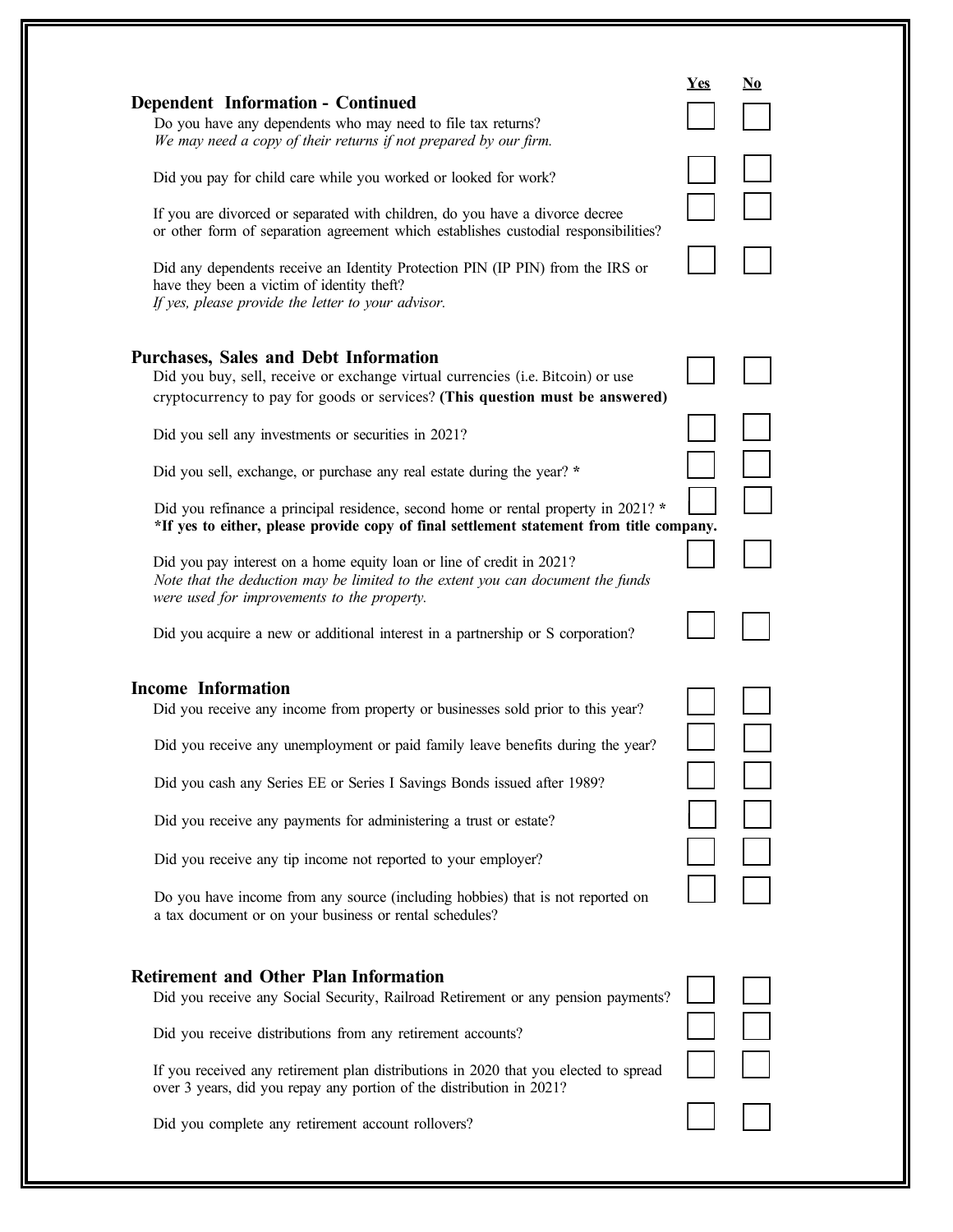| <b>Retirement and Other Plan Information - Continued</b><br>Did you direct any of your required minimum distribution to a qualified charity?                                                                                                                                                                                                                                                                                                                                                                | Yes | No |
|-------------------------------------------------------------------------------------------------------------------------------------------------------------------------------------------------------------------------------------------------------------------------------------------------------------------------------------------------------------------------------------------------------------------------------------------------------------------------------------------------------------|-----|----|
| Did you make any Roth IRA conversions?                                                                                                                                                                                                                                                                                                                                                                                                                                                                      |     |    |
| Did you make any contributions to an IRA or self-employment plan?                                                                                                                                                                                                                                                                                                                                                                                                                                           |     |    |
| <b>Health Care Information</b><br>Were you and everyone in your household covered by health insurance<br>for all of 2021?<br>If yes, please provide the source (see below) of coverage to your advisor.                                                                                                                                                                                                                                                                                                     |     |    |
| Form 1095-C employer sponsored plan<br>Form 1095-A Covered California<br>Form 1095-B Individual or family plan purchased directly from an insurance company<br>Other: COBRA, Medicare                                                                                                                                                                                                                                                                                                                       |     |    |
| Did you contribute to or receive any distributions from a Health Savings<br>Account (HSA)?                                                                                                                                                                                                                                                                                                                                                                                                                  |     |    |
| If yes, please respond to the questions in the Appendix at the end of the questionnaire.                                                                                                                                                                                                                                                                                                                                                                                                                    |     |    |
| Did you pay long-term care premiums?                                                                                                                                                                                                                                                                                                                                                                                                                                                                        |     |    |
| <b>Education Information - Section Does Not Apply to Me</b> [<br>Did you have any educational expenses during the year on behalf of yourself,<br>your spouse, or a dependent?<br>If yes, attach Form(s) 1098-T and documentation for qualified tuition and related expenses.<br>Did anyone receive a scholarship and were funds used for expenses other than<br>tuition?<br>Did you make any withdrawals from an education savings or 529 Plan account?<br>Did you pay any student loan interest this year? |     |    |
| <b>Itemized Deduction Information - Section Does Not Apply to Me</b> [129]<br>Note that you may be able to itemize deductions on your state income tax<br>return even if you claim the standard deduction on your federal return.                                                                                                                                                                                                                                                                           |     |    |
| Did you incur a loss due to a federally declared disaster?                                                                                                                                                                                                                                                                                                                                                                                                                                                  |     |    |
| Do you have the required receipts for all charitable contributions?<br>(Note: Any contribution of \$250 and above, requires a letter from the charity.)                                                                                                                                                                                                                                                                                                                                                     |     |    |
| Are you claiming any noncash charitable contributions which in total exceed \$500<br>e.g. clothes, furniture, etc.?<br>If yes, please provide receipts listing donated items with thrift shop valuations.                                                                                                                                                                                                                                                                                                   |     |    |
| Did you donate a vehicle or boat during the year?                                                                                                                                                                                                                                                                                                                                                                                                                                                           |     |    |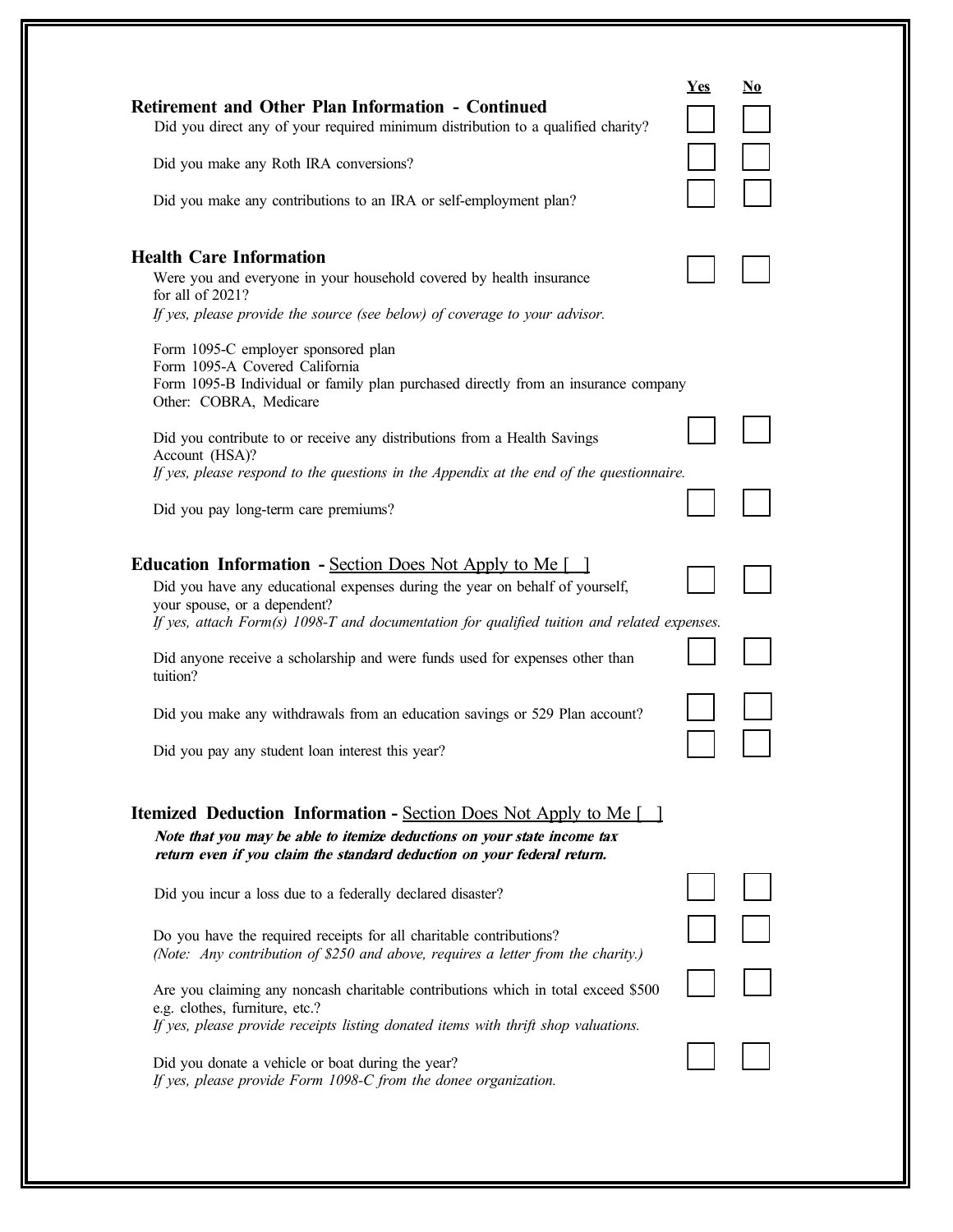|                                                                                                                                                                                                        | Yes | No |
|--------------------------------------------------------------------------------------------------------------------------------------------------------------------------------------------------------|-----|----|
| <b>Business Activities - Section Does Not Apply to Me</b> [129]<br>Did you start a new business, or were you paid as an independent contractor?                                                        |     |    |
|                                                                                                                                                                                                        |     |    |
| Did you buy or sell any business assets or equipment?                                                                                                                                                  |     |    |
| Are you required to issue 1099s to any individuals or companies for<br>services provided? (If you paid \$600 or more to an individual or businesses<br>during the year the 1099 rules are applicable.) |     |    |
| If you are required to issue 1099s, have you or will you issue and file them?<br>(We will need a copy of your filed 1099s unless prepared and filed by our firm.)                                      |     |    |
| If you used your auto for business, did you keep all of the required records<br>for us to calculate the business use deduction?                                                                        |     |    |
| If you have a retirement account established for your business, did you make or<br>do you plan to make any contributions for the 2021 tax year?                                                        |     |    |
| Did you engage in any bartering transactions?                                                                                                                                                          |     |    |
| Did you receive a Paycheck Protection Program (PPP) loan?                                                                                                                                              |     |    |
| If yes, did you apply for Paycheck Protection Program (PPP) loan forgiveness?                                                                                                                          |     |    |
| Did you receive any federal, state or local government grants?<br>If yes, please provide detailed information to your advisor.                                                                         |     |    |
| <b>Rental Activities - Section Does Not Apply to Me</b> []<br>Did you purchase a new rental property or convert a personal use property to a<br>rental in 2021?                                        |     |    |
| Did you rent out any portion of your primary residence, secondary or vacation<br>home on a temporary basis?<br>If yes, please provide any reports generated by the rental agency/service.              |     |    |
| Do you have a business license for your rental activity, if required?                                                                                                                                  |     |    |
| Are you required to issue 1099s to any individual or business for<br>services provided? (If you paid \$600 or more to an individual or businesses<br>during the year the 1099 rules are applicable.)   |     |    |
| If you are required to issue 1099s, have you or will you issue and file them?<br>(We will need a copy of your filed 1099s unless prepared and filed by our firm.)                                      |     |    |
| <b>Foreign Assets</b><br>Note that failure to report foreign accounts can result in severe penalties.                                                                                                  |     |    |
| Do you own or have signature authority over any foreign bank or security accounts?                                                                                                                     |     |    |
| If yes, did the maximum value of your accounts exceed \$10,000 at any point<br>during the year?                                                                                                        |     |    |
| Do you have an interest in a foreign trust, corporation, or partnership?                                                                                                                               |     |    |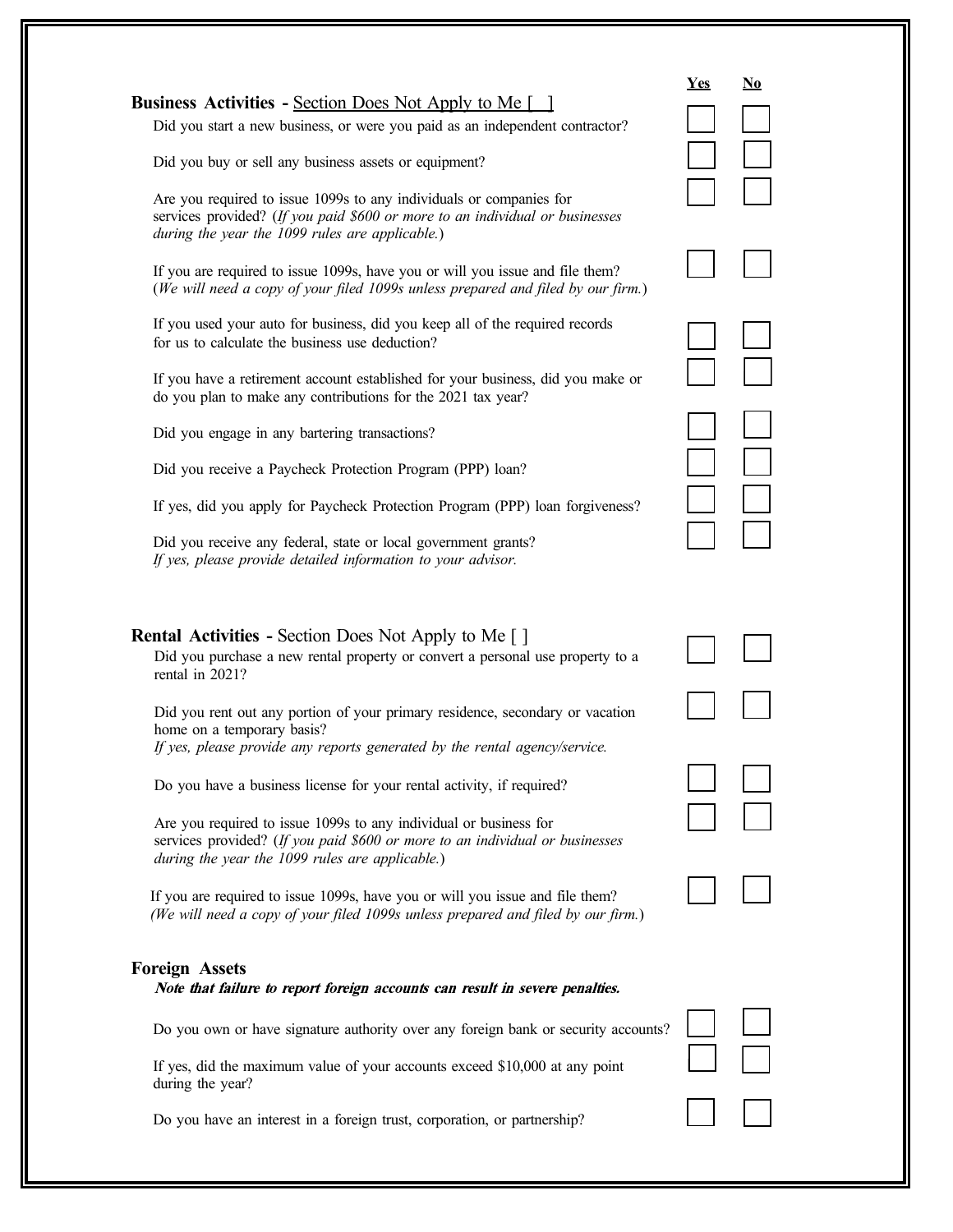|                                                                                                                                                                                                                      | <b>Yes</b> | <u>No</u> |  |
|----------------------------------------------------------------------------------------------------------------------------------------------------------------------------------------------------------------------|------------|-----------|--|
| <b>Foreign Assets - Continued</b>                                                                                                                                                                                    |            |           |  |
| Do you own any foreign real estate or other assets?                                                                                                                                                                  |            |           |  |
| Do you own any foreign issued life insurance policies?                                                                                                                                                               |            |           |  |
| <b>Foreign Income</b>                                                                                                                                                                                                |            |           |  |
| Did you receive income from any source outside the US, including but not limited to<br>any of the following:                                                                                                         |            |           |  |
| Wages or other form of compensation from foreign company or government?                                                                                                                                              |            |           |  |
| Self-employment income from a foreign source?                                                                                                                                                                        |            |           |  |
| Retirement income including foreign pensions and Social Security?                                                                                                                                                    |            |           |  |
| Rents from Property located outside the US?                                                                                                                                                                          |            |           |  |
| Investment income from foreign sources? Note: This does not include foreign<br>securities held in US financial institutions reported on 1099 Forms.                                                                  |            |           |  |
| Any other source of foreign income?<br>If yes, please provide details to your tax advisor.                                                                                                                           |            |           |  |
| <b>Miscellaneous</b> Information                                                                                                                                                                                     |            |           |  |
| Did you receive or pay alimony?                                                                                                                                                                                      |            |           |  |
| If yes, please provide date of the agreement to your advisor.                                                                                                                                                        |            |           |  |
| Did you make gifts of more than \$15,000 to any individual?                                                                                                                                                          |            |           |  |
| Did you make any online or out-of-state purchases on which sales tax was not<br>collected? If yes, please provide total amount of purchases: \$                                                                      |            |           |  |
| Did you pay any individual as a household employee during the year?                                                                                                                                                  |            |           |  |
| Did you add any solar energy improvements to your main home this year?                                                                                                                                               |            |           |  |
| Did you purchase a qualified new model plug-in electric drive vehicle or qualified<br>fuel cell vehicle this year?                                                                                                   |            |           |  |
| If you are the beneficiary of an estate or trust, will you receive a tax document<br>for the current tax year?                                                                                                       |            |           |  |
| Did you incur any foreclosures or have any debts cancelled or forgiven this year?                                                                                                                                    |            |           |  |
| Do you want to designate \$3 to the Presidential Election Campaign Fund? (If you<br>check yes, it will not change your tax or reduce your refund.)<br>Spouse (If applicable)                                         |            |           |  |
| Did you receive correspondence from the Internal Revenue Service or a state tax<br>agency that you have not already submitted to our office?*<br>*If yes, please explain and include a copy with your tax documents. |            |           |  |